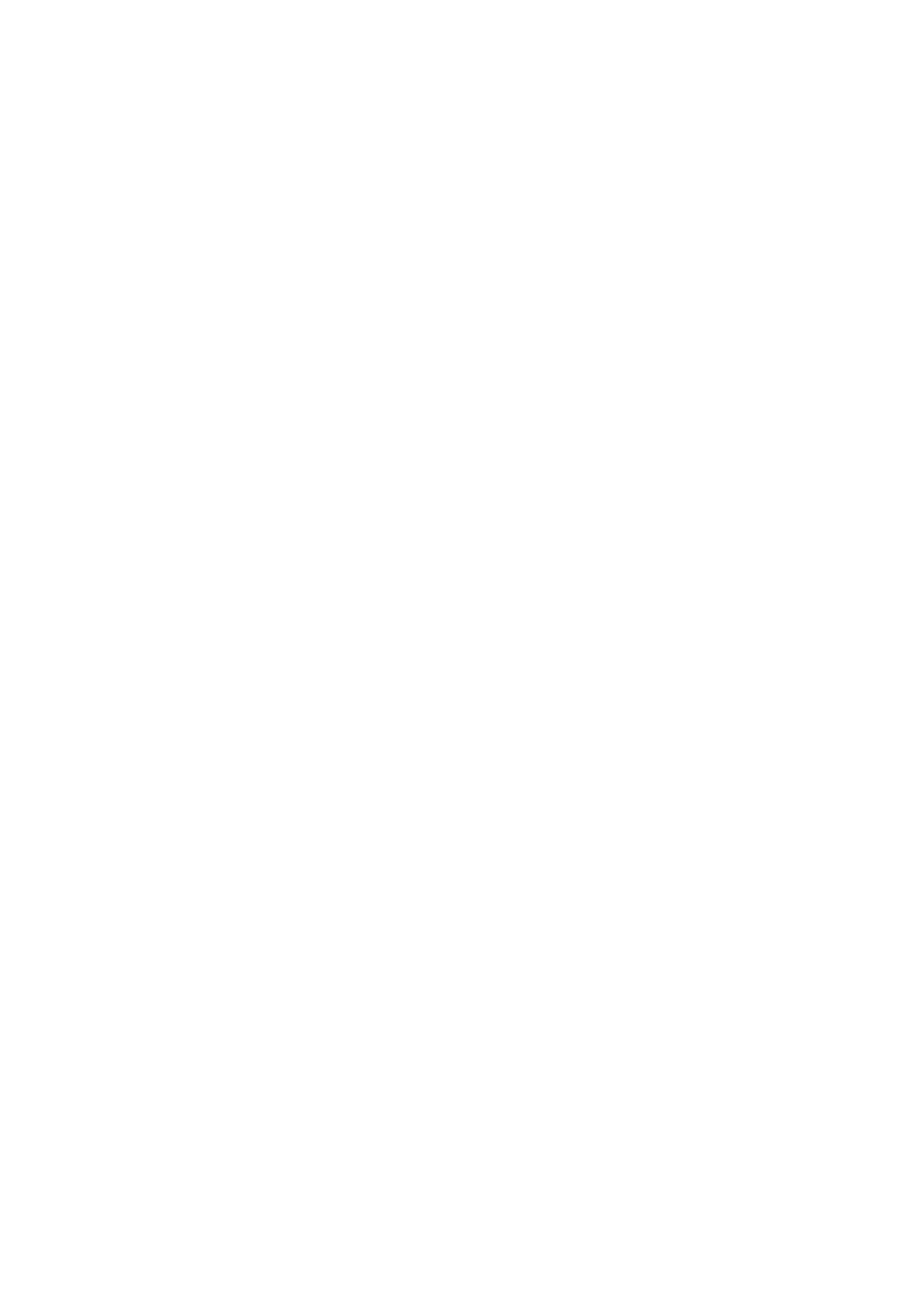| <b>Contents</b>                                                                                                                                                                                                                                                                   | Page |
|-----------------------------------------------------------------------------------------------------------------------------------------------------------------------------------------------------------------------------------------------------------------------------------|------|
| <b>List of Abbreviations</b>                                                                                                                                                                                                                                                      | 2    |
| Introduction                                                                                                                                                                                                                                                                      | 3    |
| Matter 2a: Is the overarching development strategy, expressed as the preferred<br>sequential approach for new deve lopment, soundly based and will it deliver<br>sustainable development in accordance wit h the policies of the<br>National<br><b>Planning Policy Framework?</b> | 3    |
| Matter 2b: Is it clear what other strategic options were considered and why were<br>they dismissed?                                                                                                                                                                               | 9    |
| Matter 2c: Is the Plan founded on a robust and credible evidence base?                                                                                                                                                                                                            | 11   |
| <b>Appendices</b>                                                                                                                                                                                                                                                                 |      |
| Appendix 1: List of Reference Documents                                                                                                                                                                                                                                           | 13   |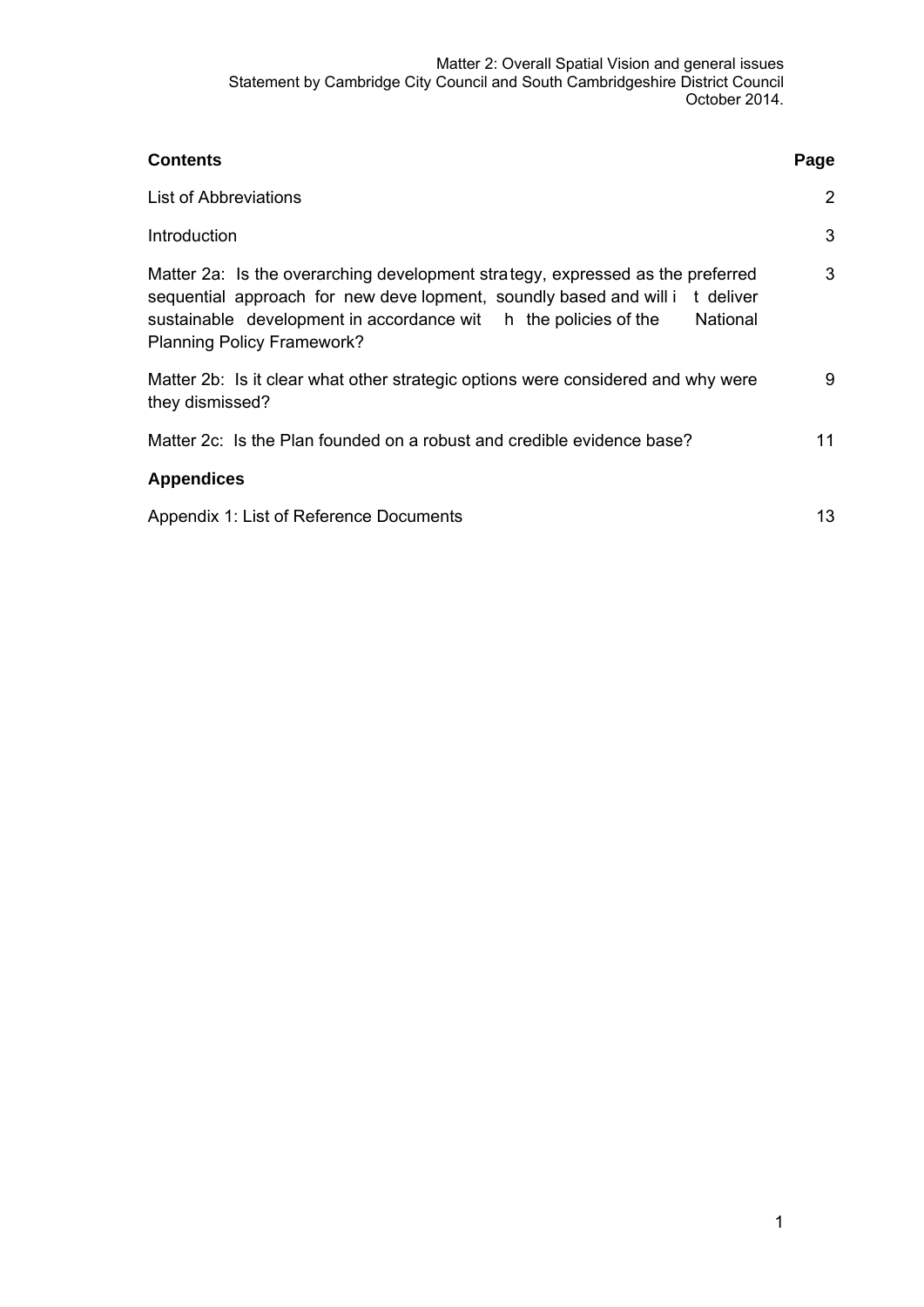# **List of Abbreviations**

| <b>DPD</b>   | Development Plan Document                                 |
|--------------|-----------------------------------------------------------|
| HRA          | <b>Habitats Regulations Assessment</b>                    |
| LDS          | <b>Local Development Scheme</b>                           |
| <b>NPPF</b>  | National Planning Policy Framework                        |
| SA           | <b>Sustainability Appraisal</b>                           |
| SCI          | <b>Statement of Community Involvement</b>                 |
| SCS          | <b>Sustainable Community Strategy</b>                     |
| SEA          | <b>Strategic Environmental Assessment</b>                 |
| SPD          | <b>Supplementary Planning Document</b>                    |
| <b>TSCSC</b> | Transport Strategy for Cambridge and South Cambridgeshire |
|              |                                                           |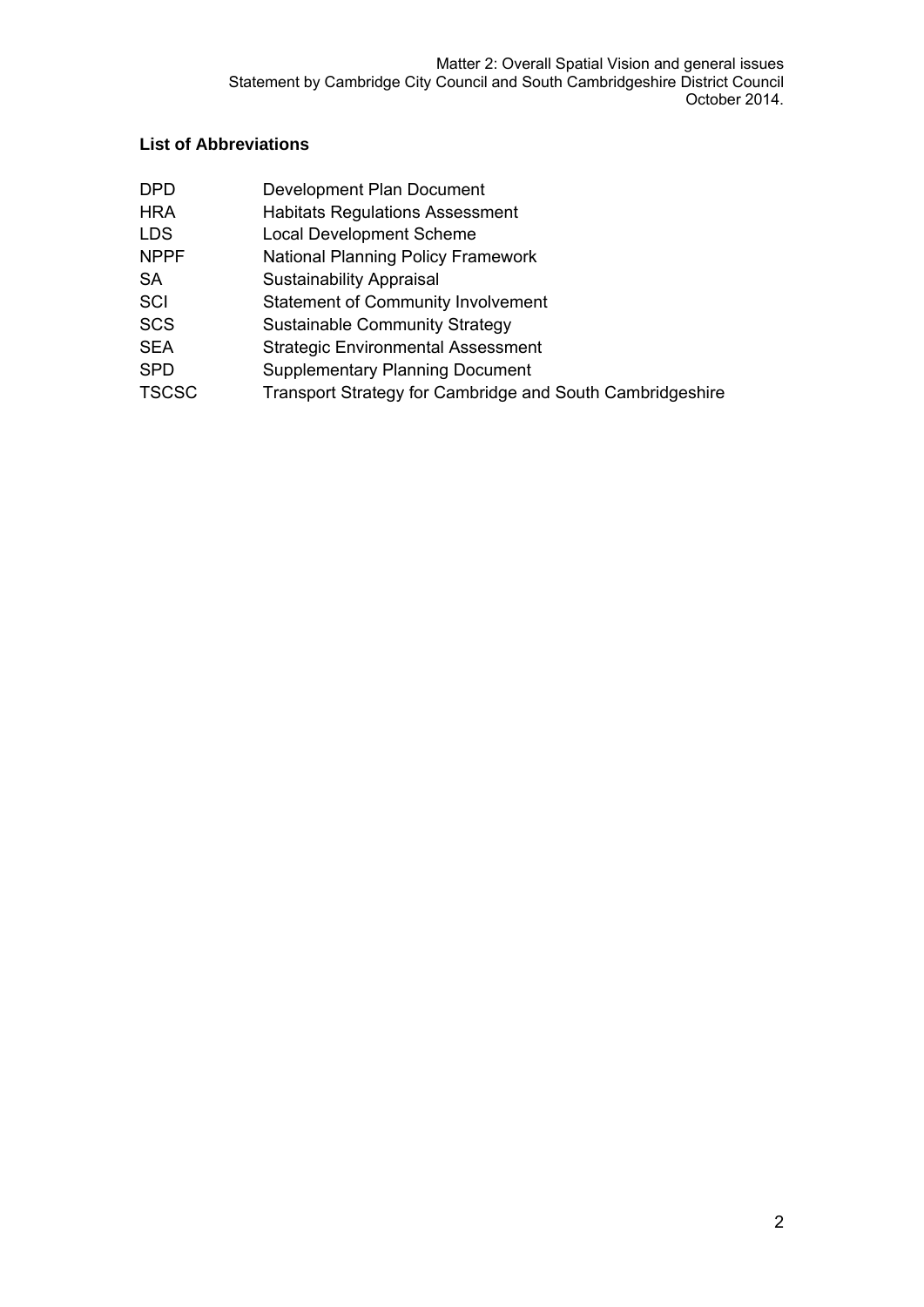#### **Introduction**

- 1. This statement sets out both Councils' response in relation to Matter 2.
- 2. The Councils' key evidence in relation to overall spatial vision and general issues is Appendix 1. Documents are referred to with their reference document number throughout the statement.

### **Matter 2a: Is the overarching development strategy, expressed as the preferred sequential approach for new development, soundly based and will it deliver sustainable development in accordance with the policies of the National Planning Policy Framework?**

#### Introduction

- 3. The Submitted Cambridge Local Plan and South Cambridgeshire Local Plan, both individually and taken together, provide a soundly based sustainable development strategy for the Greater Cambridge area that accords with the policies of the NPPF. Greater Cambridge is the term now embodied in the City Deal signed with Government for Cambridge and South Cambridgeshire. The City Deal<sup>1</sup> agreement was signed on 19 June 2014, along with Cambridgeshire County Council, Cambridge University and the Cambridgeshire and Peterborough Local Enterprise Partnership. It recognises the strong inter-relationship between the two areas. In particular, it acknowledges that Cambridge City and South Cambridgeshire District Councils, along with Cambridgeshire County Council as the Transport Authority, "have worked closely together on new local plans and associated transport strategy and have aligned plan making processes to achieve the benefits of what amounts to a single overarching development, infrastructure and delivery strategy for Cambridge". Furthermore, as part of the City Deal arrangements, the Councils have agreed to prepare a joint Local Plan and Transport Strategy starting in 2019.
- 4. The Local Plans build on the sustainable development strategy included in the adopted plans, and now being delivered on the ground, to support the nationally important economy. The approach to development strategy is summarised in the joint Topic Paper – Joint Working and Development Strategy<sup>2</sup>. The strategy, in both the adopted and submitted plans, focuses jobs and homes in and close to Cambridge and through a sustainable development sequence. This sequence maximises use of land within and on the edge of Cambridge compatible with protecting the Green Belt setting of the historic city and then in new settlements linked to Cambridge by sustainable transport corridors and finally in the larger and more sustainable villages.
- 5. The Transport Strategy for Cambridge and South Cambridgeshire (TSCSC) $3$  was prepared and consulted on by Cambridgeshire County Council alongside the Local Plans. This ensured that transport planning was integrated with the local plan

 1 Greater Cambridge City Deal, page 7 (RD/Strat/300)

 $2$  Topic Paper – Joint Working and Development Strategy (RD/Top/010)

<sup>&</sup>lt;sup>3</sup> Cambridge and South Cambridgeshire Transport Strategy (RD/T/120) Strategy and Action Plan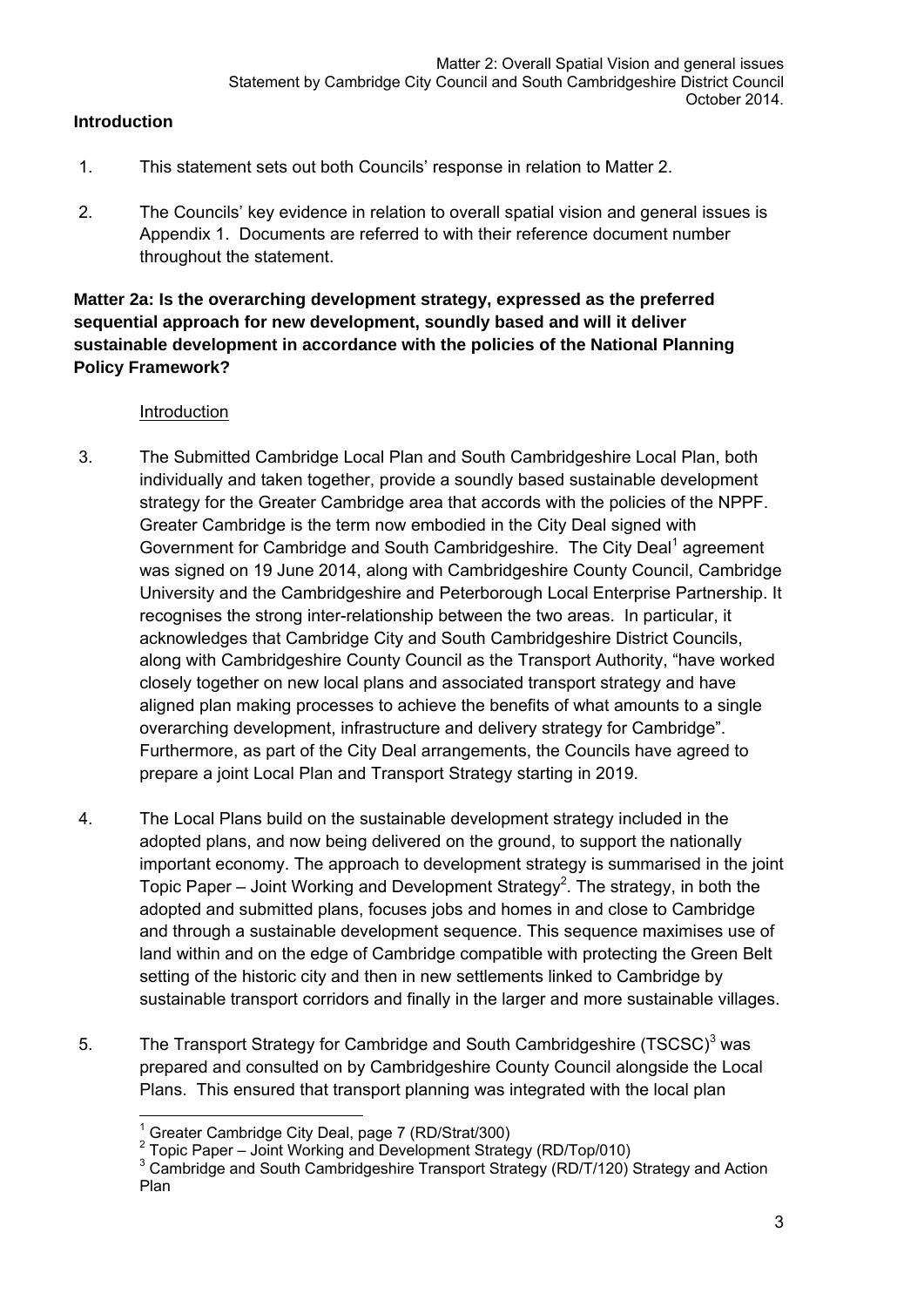making process, to consider the transport impacts of different strategy options and to provide a programme of improvements for the preferred strategy that would address growth needs as well as existing transport problems. The TSCSC was adopted by the County Council in March 2014 as part of the suite of Local Transport Plan documents.

- 6. The development strategy is soundly based. The plans are informed by a robust, credible and proportionate evidence base, considered all reasonable alternatives, and was prepared following extensive public consultation.
- 7. The National Planning Policy Framework<sup>4</sup> (NPPF) establishes that the purpose of the planning system is to contribute to the achievement of sustainable development. Both Councils have completed a 'Statement of Compliance with the NPPF<sup>-5</sup>, which demonstrate that the Local Plans will deliver sustainable development as defined throughout the NPPF.
- 8. A wide range of issues affecting the Greater Cambridge area were identified through the Sustainability Appraisal process, evidence gathering, and consultation with the public and stakeholders. In summary the key issues facing the Cambridge area are $6$ :
	- A strong and growing economy;
	- The need for new homes to support the jobs and the aim to provide as many of those new homes as close to the new jobs as possible to minimise commuting and the harmful effects for the environment, climate change and quality of life that it brings; and
	- A Green Belt drawn to protect the unique character of Cambridge as a compact, dynamic city with a thriving historic centre, to maintain and enhance the quality of its setting, and to prevent it merging with the ring of necklace villages, that helps underpin the quality of life and place in the Cambridge area, which is fundamental to economic success.
- 9. Achieving an appropriate balance between these issues is a key objective of the development strategy for the new Local Plans, along with ensuring the delivery of the necessary infrastructure to support growth. This includes provision of high quality transport infrastructure to facilitate more sustainable travel and the necessary associated community services and facilities.
- 10. As identified in paragraph 7 of the NPPF, the strategy must balance the three strands of sustainability: economic, social and environmental. This sets a considerable challenge for the Greater Cambridge area. There is a need for new homes to support jobs growth. The aim is to provide as many of those new homes as close to the new jobs as possible to minimise commuting and to minimise and mitigate harmful effects for the environment, climate change and quality of life. The need for jobs and homes

 4 National Planning Policy Framework (RD/NP/010) paragraph 6 5

<sup>&</sup>lt;sup>5</sup> South Cambridgeshire Local Plan Self Assessment of Soundness (RD/Sub/SC/160); Cambridge Local Plan 2014 Application of the PAS Self-Assessment Toolkit, Comprising Soundness and Legal Compliance Tests (RD/Sub/C/160)<br><sup>6</sup> Issues and Options 2 Part 1 January 2013 (RD/LP/150) Paragraph 4.4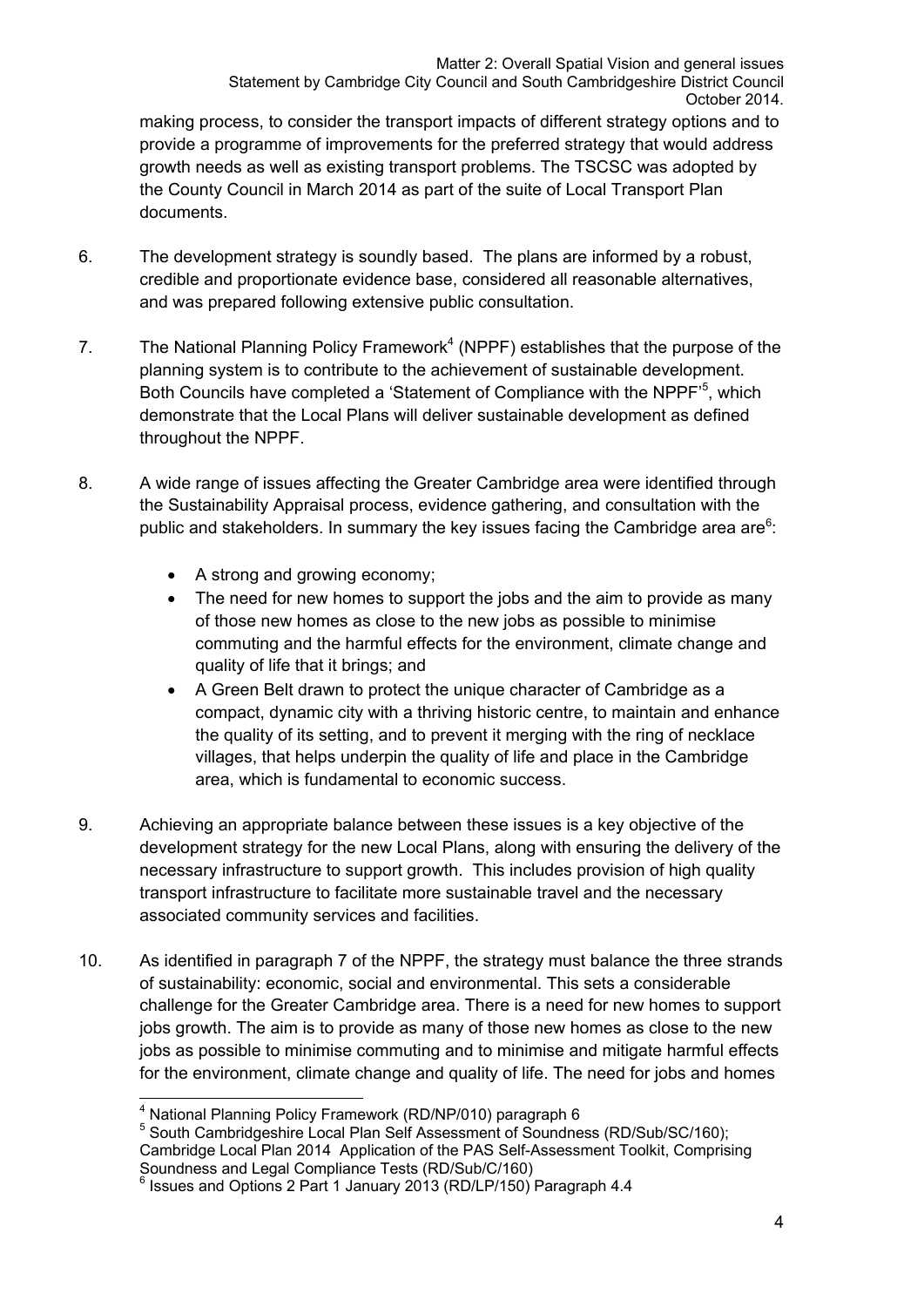has to be considered within the context of a Green Belt, which aims to protect the unique character of Cambridge as a compact, dynamic city with a thriving historic centre, maintain and enhance the quality of the city's setting, and prevent the city merging with the ring of necklace villages. The Green Belt and its purposes help underpin the quality of life and place in Cambridge, which are fundamental to economic success. Achieving an appropriate balance between these competing arms of sustainable development is a key objective of the development strategy for the new Local Plans.

- 11. The Councils have not treated Green Belt on the edge of Cambridge as an absolute constraint, and undertook a comprehensive and principled review of the significance of land on the urban edge<sup>7</sup>. The review was consistent with paragraphs 84 and 85 of the NPPF. This provided comprehensive and robust reviews to see if land designated performed Green Belt purposes, and identified the significance of the impact of their development. This review confirmed that significant majority of the remaining Green Belt close to Cambridge is fundamentally important to the purpose of the Cambridge Green Belt. Critically the review highlighted that there are some small scale sites abutting the existing urban edge of Cambridge that could be released without significant harm to Green Belt purposes. The review emphasised that large scale strategic development on the edge of Cambridge would have major adverse impacts on the purposes of the Cambridge Green Belt. The landscape was examined in detail and, in some instances where potential release sites were identified, a sub-division of existing field areas was thought necessary in order not to include part of the field that would result in harm to the Green Belt.
- 12. The plans have responded to the issues facing the area by planning to meet the objectively assessed needs of the area in a sustainable way, balancing these competing objectives. The spatial strategy is considered to be the most appropriate when considered against the reasonable alternatives and guided by the findings of the Sustainability Appraisals<sup>8</sup> which accompany the plans. The Local Plans both individually and taken together provide a sustainable development strategy for the Greater Cambridge area.

#### The Development Sequence

13. The development strategy for Cambridge and South Cambridgeshire for the period to 2031 follows a broadly similar sequence for the preferred location and distribution of new development as the previous round of plans: Regional Planning Guidance Note  $6<sup>9</sup>$ ; the Cambridgeshire and Peterborough Structure Plan 2003<sup>10</sup>; and the Regional Spatial Strategy 2008<sup>11</sup>, Cambridge Local Plan 2006<sup>12</sup>, and South Cambridgeshire

<sup>————————————————————&</sup>lt;br><sup>7</sup> Inner Green Belt Study Review 2012 (RD/Strat/210) Chapters 1-6 Plan 1 Plan 2 Plan 3 Plan 4 Tables

<sup>&</sup>lt;sup>8</sup> South Cambridgeshire Draft Final Sustainability Report (RD/Sub/SC/060); Sustainability Appraisal of the Cambridge Local Plan (RD/Sub/C/030)

Regional Planning Guidance Note 6 (RD/NP/131) Policy 22

<sup>&</sup>lt;sup>10</sup> Cambridgeshire and Peterborough Structure Plan 2003 (RD/AD/010) Policy P9/1<br><sup>11</sup> Regional Spatial Strategy 2008 (RD/NP/130) Policy CSR1<br><sup>12</sup> Cambridge Local Plan 2006 (RD/AD/300) Chapter 2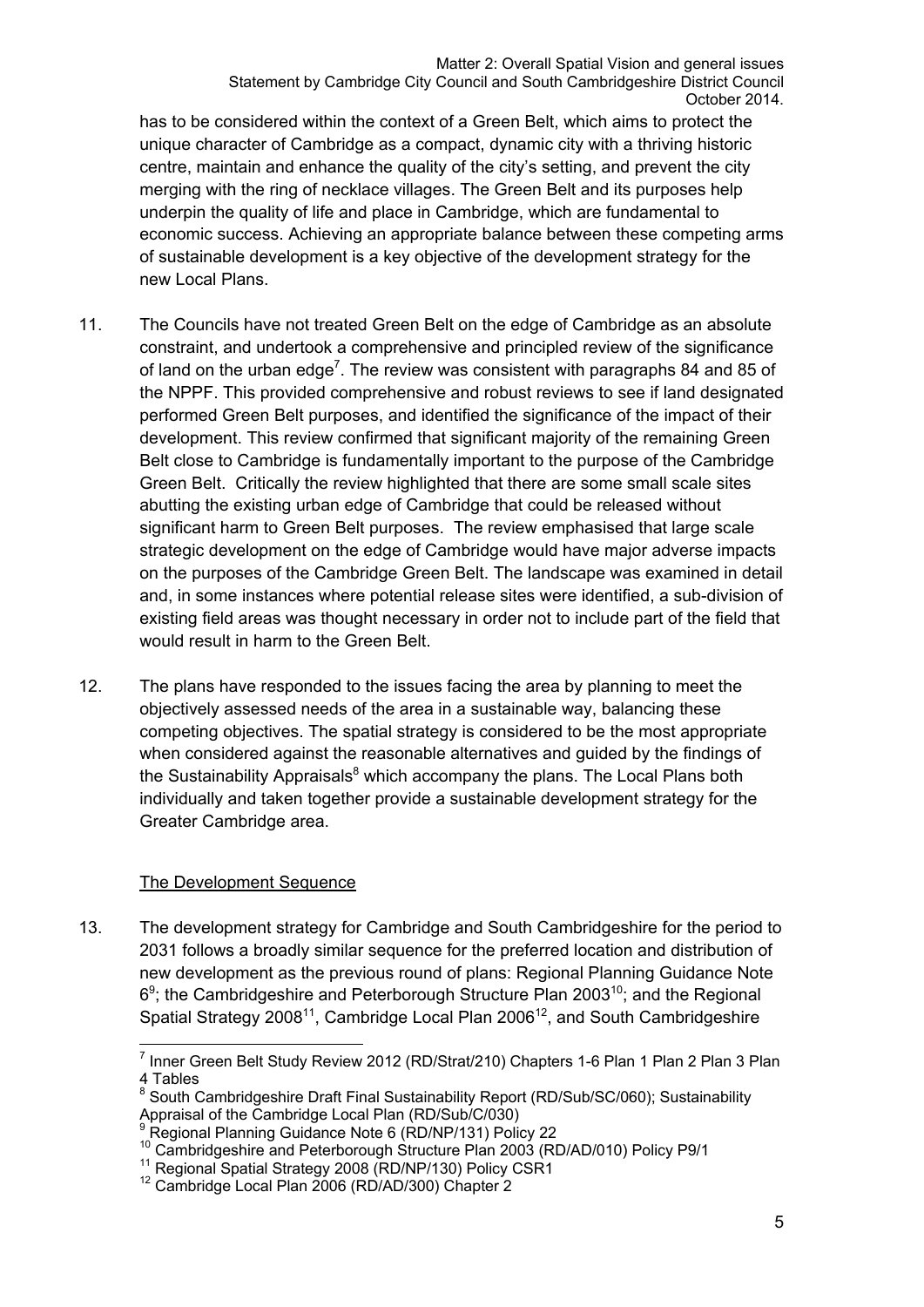Local Development Framework 2007-2010<sup>13</sup>. This moves away from the previous dispersed development strategy that saw high levels of development in villages without good transport links to services and facilities in Cambridge or the market towns and had been rejected as being an unsustainable strategy. The development sequence is defined in the Submission Local Plans<sup>14</sup> as:

- Within the built up area of Cambridge;
- On the edge of Cambridge:
- At new settlements:
- In the rural area at Rural Centres and Minor Rural Centres.
- 14. As part of preparing the Local Plans, a review of the development sequence was undertaken by the Cambridgeshire and Peterborough Joint Planning Unit<sup>15</sup>. This considered the issues resulting from development at each stage of the sequence. It concluded that the sequence remains a robust starting point for considering the spatial strategy for the area. It should be noted that at paragraph 4.10 it acknowledged that any potential conflict with Green Belt purposes would be a key consideration in assessing the suitability of specific locations. It also acknowledged at paragraph 4.3 that the development sequence in the earlier higher order plans identified the ring of market towns around Cambridge falling between new settlements and sustainable villages, albeit that these lie outside the administrative areas of Cambridge and South Cambridgeshire.
- 15. To inform the preferred spatial strategy, and in recognition of the inter-dependence between the two areas, a joint SA was produced<sup>16</sup>, which has been incorporated into the respective sustainability appraisals undertaken by the two Councils<sup>17</sup>. This sets out the evolution of the preferred strategy during the plan making process and states at paragraph 104 that: "the SA identifies the importance of balancing the accessibility aspects of sustainable development and the environmental and social benefits it brings, with the significant harm to the landscape and setting environmental aspects of sustainability that development on land in the Green Belt would have, with the resulting irreversible adverse impacts on the special character and setting of Cambridge as a compact historic city and the risks that could have to the economic success of the Cambridge area, which is in part built on its attractiveness as a place to live and work."

 $\overline{\phantom{a}}$ <sup>13</sup> South Cambridgeshire Local Development Framework 2007-2010 (RD/AD/100, RD/AD/110, RD/AD/120)

Cambridge Local Plan 2014 (RD/Sub/C/010) Paragraph 2.26; South Cambridgeshire Submission Local Plan (RD/Sub/SC/010) Policy S/6

 $15$  Review of the sustainable development strategy - Cambridgeshire Joint Strategic Unit (RD/Strat/040)

Reviewing the Development Strategy for the Cambridge Area: Joint Sustainability Appraisal (May 2013) (RD/LP/180)

Reviewing the Sustainable Development Strategy for the Cambridge Area – See South Cambridgeshire Draft Final Sustainability Report (RD/Sub/SC/060) Part 3 Appendix 1: and Sustainability Appraisal of the Cambridge Local Plan (RD/Sub/C/030) Volume 1: Final Appraisal for Submission to the Secretary of State Section 4.2, pages 151 - 189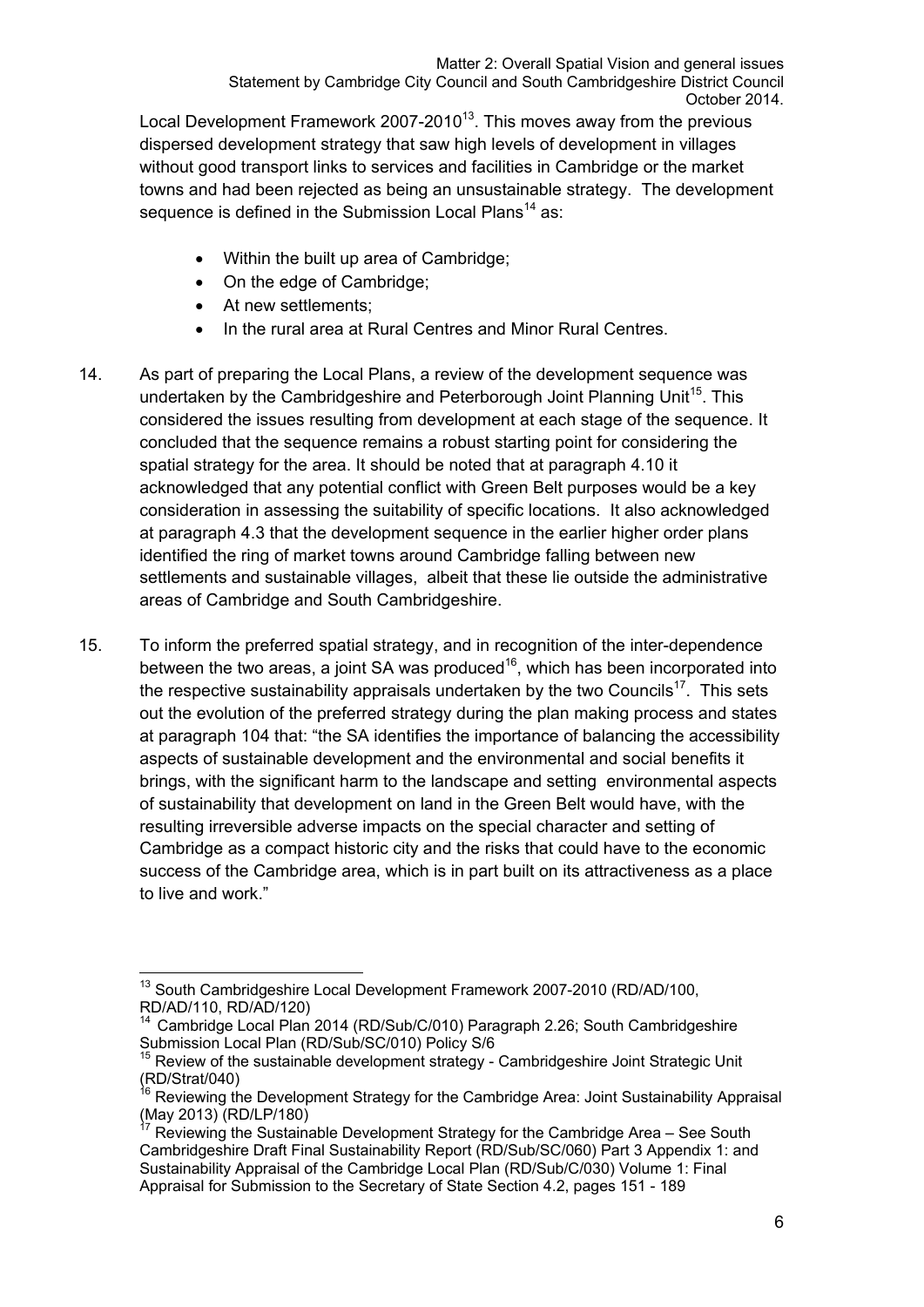- 16. In weighing the merits, account was also taken that new settlements are of a scale and nature that will enable significant transport improvements to be focused on key corridors to deliver high quality public transport links to Cambridge, along with the community services and facilities needed to support development such as schools and health facilities and can deliver sustainable forms of development. New settlements also create more sustainable developments than the alternative of dispersed development in villages.
- 17. The transport implications of different spatial strategy options were tested through transport modelling<sup>18</sup> during the evolution of the development strategy. Options for additional growth on the edge of Cambridge, new settlements, or village focused growth were tested early in the plan making process. The modelling supported the search sequence, with new households near Cambridge using cars less than in villages (around 6% less trips). This equates to a 1% lower mode share of car use for all travel across Cambridge and South Cambridgeshire compared to village focused growth scenarios<sup>19</sup>. New settlements similarly had a greater potential to achieve higher public transport mode share than village focussed growth.
- 18. Following the Issues and Options consultations, development options were refined, and this work did not include large scale development on the fringes of Cambridge. Packages of transport improvements and mitigation measures were then considered, and developed alongside the preparation of the Local Plans. The inclusion of mitigation measures further highlighted the benefits of new settlements over more dispersed strategies $^{20}$ .
- 19. In particular the focus on new settlements will provide a degree of self-containment, through opportunities to live and work in the same place and can deliver higher model share by public transport, internalisation of trips, coordinated infrastructure on key routes in the form of public transport, and highway measures. This critical mass of people commuting on the various corridors into Cambridge will prove vital when aiming to establish long term, commercially viable passenger transport options.
- 20. When the preferred package of sites was identified, further testing was carried out to refine the package of transport measures. The measures identified would help to significantly increase trips by non-car modes and improve overall accessibility to and from the City. The measures directly result in non-car trips into Cambridge growing at double the rate they would otherwise be expected to (26% compared with 13%). TSCSC<sup>21</sup> proposes to create new High Quality Public Transport routes, in particular on the A10 corridor serving Waterbeach new town (in addition to the existing rail line) and on the A428 corridor serving Bourn Airfield and Cambourne West. These will

 $\overline{\phantom{a}}$ <sup>18</sup> Cambridge Sub Regional Transport Modelling Report for Cambridge and South Cambridgeshire Local Plans (2013) (RD/Strat/160)

<sup>&</sup>lt;sup>19</sup> Cambridge Sub Regional Transport Modelling Report for Cambridge and South Cambridgeshire Local Plans (2013) (RD/Strat/160) section 2.1

<sup>&</sup>lt;sup>20</sup> Cambridge Sub Regional Transport Modelling Report for Cambridge and South Cambridgeshire Local Plans (2013) (RD/Strat/160) section 2.3

<sup>21</sup> Cambridge and South Cambridgeshire Transport Strategy (RD/T/120) Strategy and Action Plan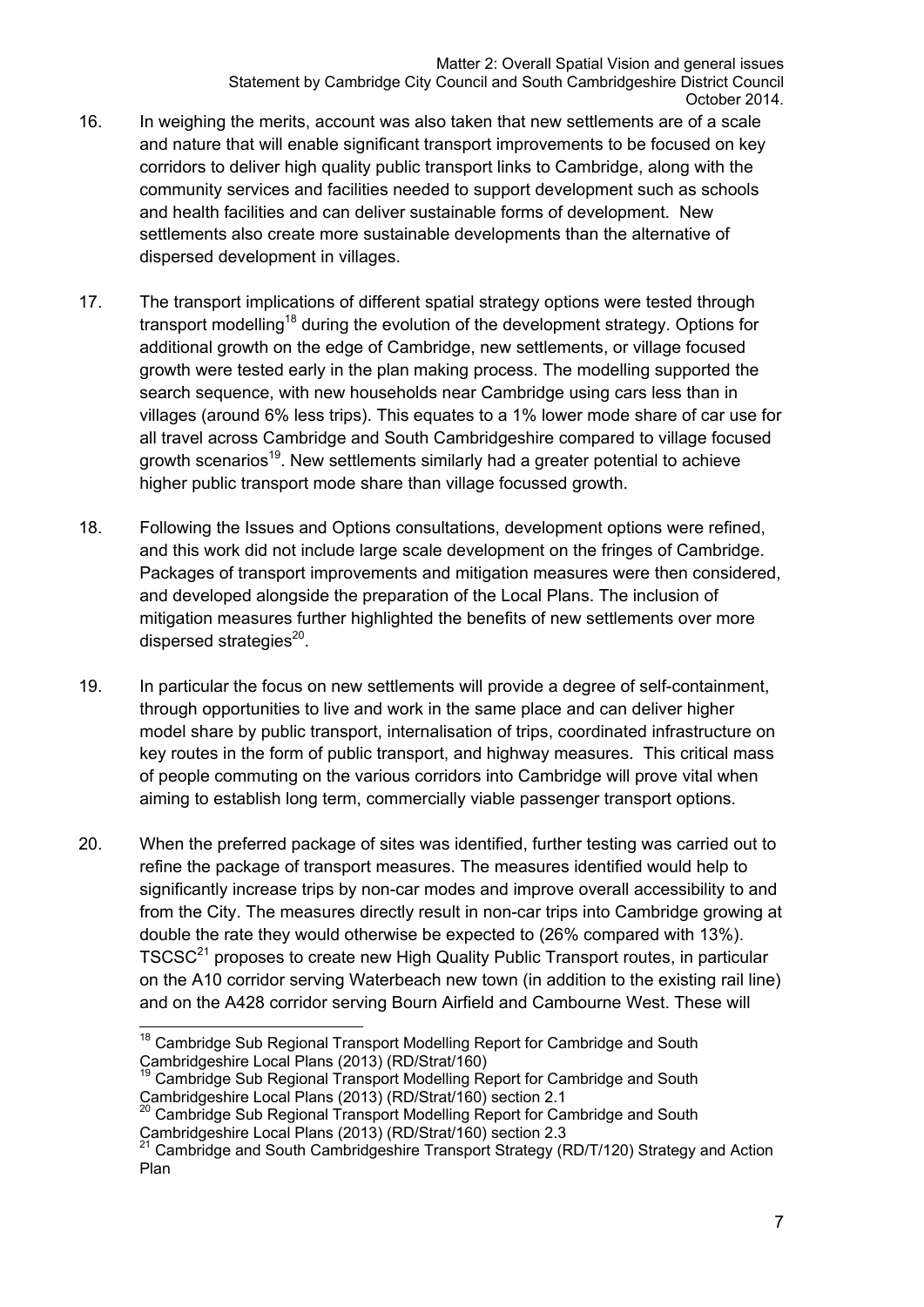provide a service frequency of at least every 15 minutes. The HQPT corridor proposals will reduce bus journey times to Cambridge by implementing measures that enables buses to bypass queuing traffic. In addition it includes measures to develop highly accessible pedestrian and cycling infrastructure.

- 21. The strategy will focus on achieving a journey time and quality of service for buses on these corridors that exceeds the equivalent car trip in peak periods, as has already been achieved on the Huntingdon and St Ives corridor with the Busway. In addition, Cambridge itself will see focussed interventions of walking, cycling and public transport – including more emphasis on orbital movements that link up key employment sites $^{22}$ . This will all help to ensure greater sustainable travel options are available and attractive from the new developments.
- 22. The TSCSC includes a programme of measures which compliment the development strategy, and which will address existing issues in the area to facilitate growth. A range of funding sources will be used to implement the strategy. This includes the funding from the City Deal<sup>23</sup> which includes major investment in sustainable transport infrastructure.
- 23. The plans have responded to issues raised in consultation and feedback, demonstrated through the Councils Statement of Consultation<sup>24</sup>. In 2012, both councils sought comments in their respective Issues and Options consultations on how the sustainable development strategy should be taken forward for the area. This included whether there should be a further review of the Cambridge Green Belt, and where the focus of development should be. The South Cambridgeshire Issues and Options consultation 2012 sought views on the development sequence and where development should be focused (Question  $9)^{25}$ . The most supported option was to focus development on new settlements, receiving around ten times as many supporting representations as either a Cambridge focus or a sustainable villages focus<sup>26</sup>. This was followed up in the Joint Issues and Options consultation in 2013<sup>27</sup>. Again the most favoured options were for new settlements in preference to Green Belt development. New settlements have the advantage of making use of previously developed land. The long lead-in time to bring forward new settlements is an important factor, and experience at Northstowe has informed the approach to phasing of the further new settlements included in the development strategy.
- 24. The Councils consider that the development strategy proposed in the two Local Plans strikes the right balance of the level of development at each stage of the development sequence, providing the most appropriate strategy when considered

 $\overline{a}$  $22$  Transport Strategy for Cambridge and South Cambridgeshire (RD/T/120) Strategy and Action Plan<br>
<sup>23</sup> Greater Cambridge City Deal (RD/Strat/300)

<sup>&</sup>lt;sup>24</sup> South Cambridge Statement of Consultation (RD/Sub/SC/090) and Cambridge City Council Statement of Consultation and Audit Trails (RD/Sub/C/080)<br><sup>25</sup> South Cambridgeshire Issues and Options 1(RD/LP/030) - Question 9 Chapter 4 Page 37

<sup>&</sup>lt;sup>26</sup> Consultation results are summarised in the South Cambridgeshire Draft Final Sustainability Appraisal (RD/Sub/SC/060) Annex A – Audit Trail Chapter 2 Page A100 27 Cambridge Local Plan and South Cambridgeshire Local Plan Issues and Options 2 Joint

Part 1 2013 consultation (RD/LP/150) Chapter 8 Question1 Page 50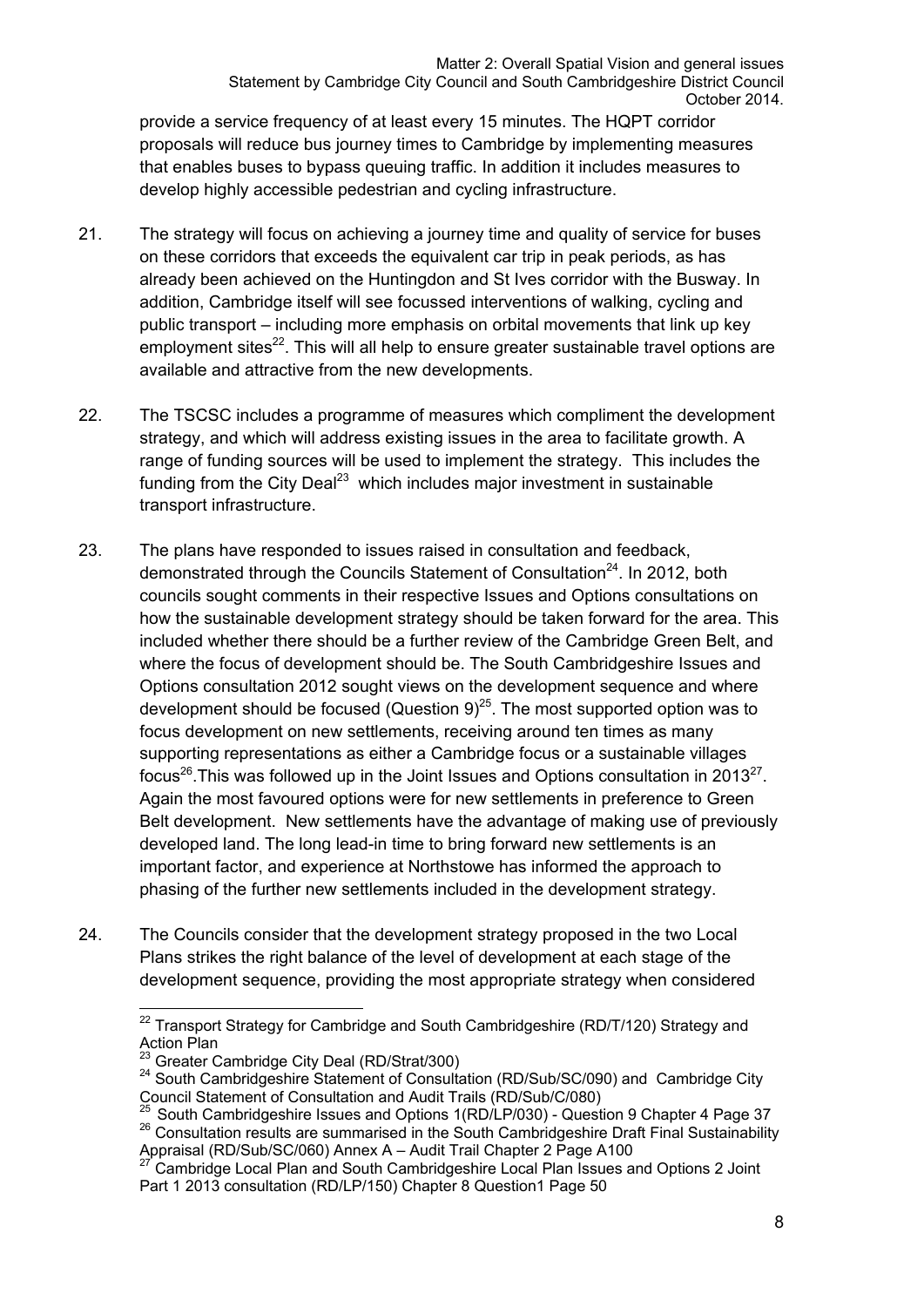against alternatives, and offers a sustainable development strategy for the area. The strategy:

- maximises development within the urban area of Cambridge focusing on previously developed land
- includes the existing major developments on the edge of Cambridge identified in the adopted plans through previous Green Belt releases
- releases limited land for development on the edge of Cambridge weighing in each case the sustainability merits of such locations with the significance of harm to the purposes of the Cambridge Green Belt
- focuses growth at new settlements on two corridors, supported by transport improvements to achieve sustainable high quality public transport and other infrastructure such as education
- continues to limit the amount of new development in villages whilst providing for new development focused at the more sustainable villages to provide some flexibility to meet local needs
- supports the recycling of land at villages and schemes to meet local needs, with the scale of schemes guided by the rural settlement hierarchy $^{28}$ .

# **Matter 2b: Is it clear what other strategic options were considered and why were they were dismissed?**

- 25. The development and refinement of the spatial strategy and the consideration of options available to accommodate the objectively assessed needs has been clearly documented at each stage of the plan preparation process. A summary of the process can be found in section 4 of the Topic Paper – Joint Working and Development Strategy<sup>29</sup>. The respective Sustainability Appraisals<sup>30</sup> also document the identification of the development strategy, the alternatives considered through the plan making process, and the reasons for rejection of alternative approaches.
- 26. In 2012, both councils sought comments in their respective Issues and Options consultations<sup>31</sup> on how the sustainable development strategy should be taken forward for the area. This included whether there should be a further review of the Cambridge Green Belt, and where the focus of development should be. The joint Issues and Options 2 consultation in 2013 $32$  also sought views on the development strategy. As set out in paragraph 23, the highest levels of support were for strategies

 $\overline{27}$  South Cambridgeshire Submission Local Plan (RD/Sub/SC/010) Policies S/8 to S/11

<sup>29</sup> Topic Paper – Joint Working and Development Strategy (RD/Top/010).<br>30 South Cambridgeshire Draft Final Sustainability Report (RD/Sub/SC/060) and Sustainability Appraisal of the Cambridge Local Plan Volume 1: Final Appraisal for Submission to the Secretary of State (RD/Sub/C/030).

<sup>31</sup> South Cambridgeshire Local Plan Issues and Options 2012 (RD/LP/030) – Chapter 4 Spatial Strategy; Cambridge Local Plan Towards 2031 Issues and Options Report (RD/LP/240) – Section 3 Spatial Strategy.

 $32$  Cambridge Local Plan and South Cambridgeshire Local Plan Issues and Options 2 Joint Part 1 2013 consultation (RD/LP/150) Question 1 page 90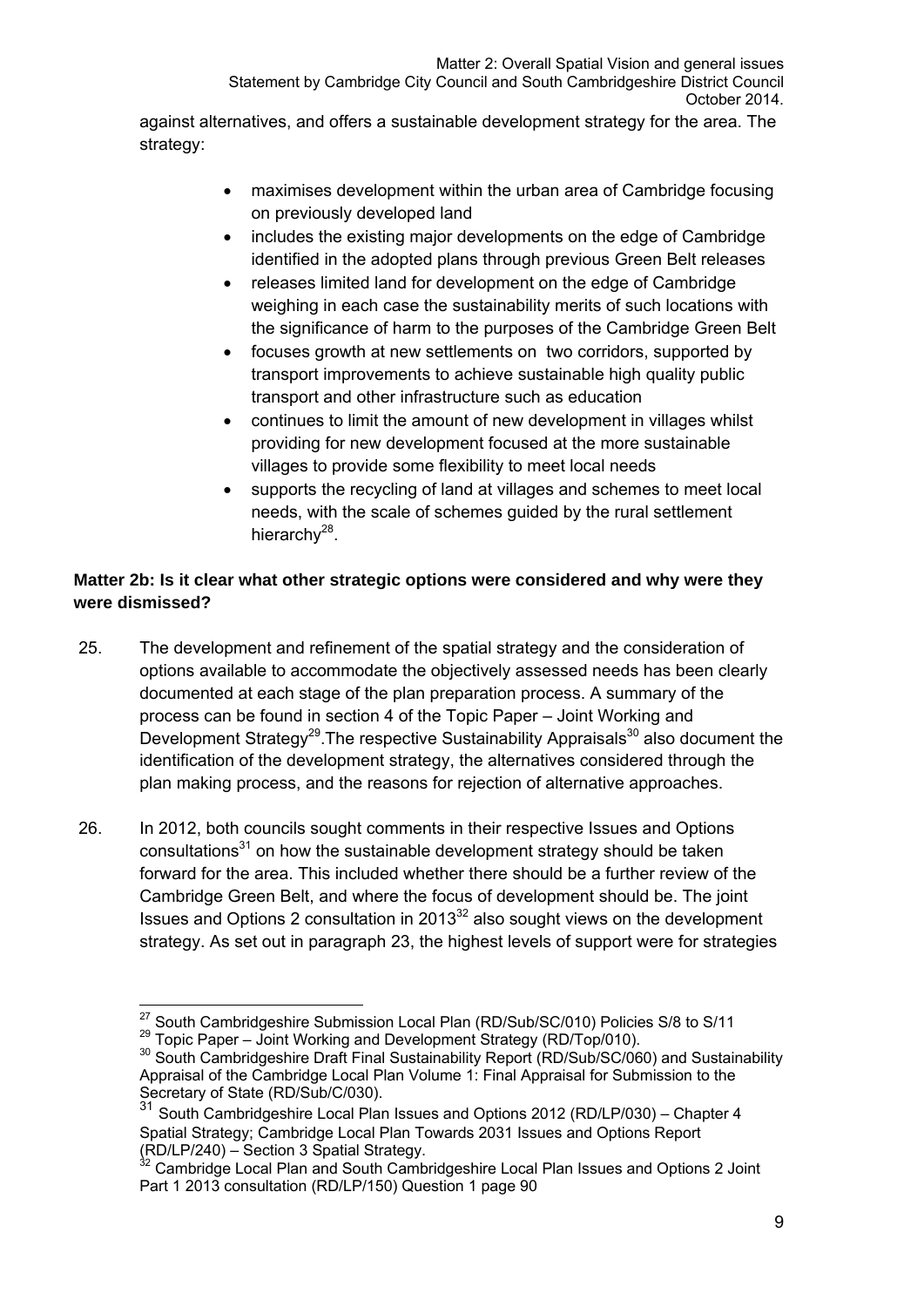which focused on new settlements, rather than major Green Belt review on the edge of Cambridge or a village focused strategy.

- 27. A wide range of site options were tested during the plan making process. In the urban area of Cambridge, the testing of sites is documented in the Cambridge SHLAA, the technical sites documents and Volume 2 of the SA, which identify undevelopable sites and reasons why they were rejected  $33$ .
- 28. On the edge of Cambridge, broad locations all around the urban area were tested at the Issues and Options 2012. Specific sites were considered jointly by the Councils in advance of the joint Issues and Options 2 consultation, including all sites put forward through the Councils' respective SHLAA processes. The reasons for rejection of individual sites were clearly stated, in particular where this related to the harm to the purposes of the Cambridge Green Belt identified in the Inner Green Belt Study $34$ .
- 29. In South Cambridgeshire a large number of potential sites were tested through the SHLAA and Sustainability Appraisal, and the reasons for rejection of sites are included in those documents $35$ . Sites at Group and Infill villages were rejected (unless proposed by a Parish Council reflecting a Neighbourhood Planning approach), as developable options are available higher in the development sequence. Some new settlement options were considered and rejected, having been identified in the South Cambridgeshire SHLAA and Sustainability Appraisal as having no development potential. These include land North of Cambourne (due to landscape impact and segregation caused by the A428) and extension north east of Northstowe (significant historic environment, townscape and landscape impacts, and the poor relationship with Northstowe being separated by the quided busway)  $36$ .
- 30. Building on the Sustainability Appraisals supporting each of the Issues and Options consultations, a high level assessment of the sustainability implications of focusing on different stages of the development sequence was carried out<sup>37</sup>. This was followed by testing of a total of eight packages covering full range of strategy options around the site options in the Green Belt, new settlement options, major expansion of

Appendix 1 and Sustainability Appraisal of the Cambridge Local Plan (RD/Sub/C/030) Volume 1: Final Appraisal for Submission to the Secretary of State, Section 4.2, pages 151 - 189

  $33$  Cambridge SHLAA (RD/Strat/130) and 2013 Update (RD/Strat/140); Cambridge Local Plan – Towards 2031. Technical Background Document – Part 2 (RD/LP/260), and the 2013 Supplement (RD/LP/310); Cambridge City Council Sustainability Appraisal of the Cambridge Local Plan 2014. Volume 2: History of Site Allocations (RD/Sub/C/040).

<sup>&</sup>lt;sup>34</sup> Issues and Options 2: Part 1– Technical Background Document Part 1 (RD/LP/170), and summarised in the Issues and Options 2 document (RD/LP/150) Appendix 3. (Note: Also included in Sustainability Appraisal Reports)

<sup>35</sup> South Cambridgeshire SHLAA August 2013 (RD/Strat/120) Appendix 7; South Cambridgeshire Draft Final Sustainability Report (RD/Sub/SC/060) Part 3 Annex B. Also Part 3 Annex A Appendices 2, 3 and 4 provides responses to issues raised in representations.

<sup>&</sup>lt;sup>36</sup> Reasons for rejection of new settlements: South Cambridgeshire SHLAA August 2013 (RD/Strat/120) Appendix 7i;South Cambridgeshire Draft Final Sustainability Report (RD/Sub/SC/060) - Annex A Appendix 3 and Appendix 8, and Annex B. 37 South Cambridgeshire Draft Final Sustainability Report (RD/Sub/SC/060) Part 3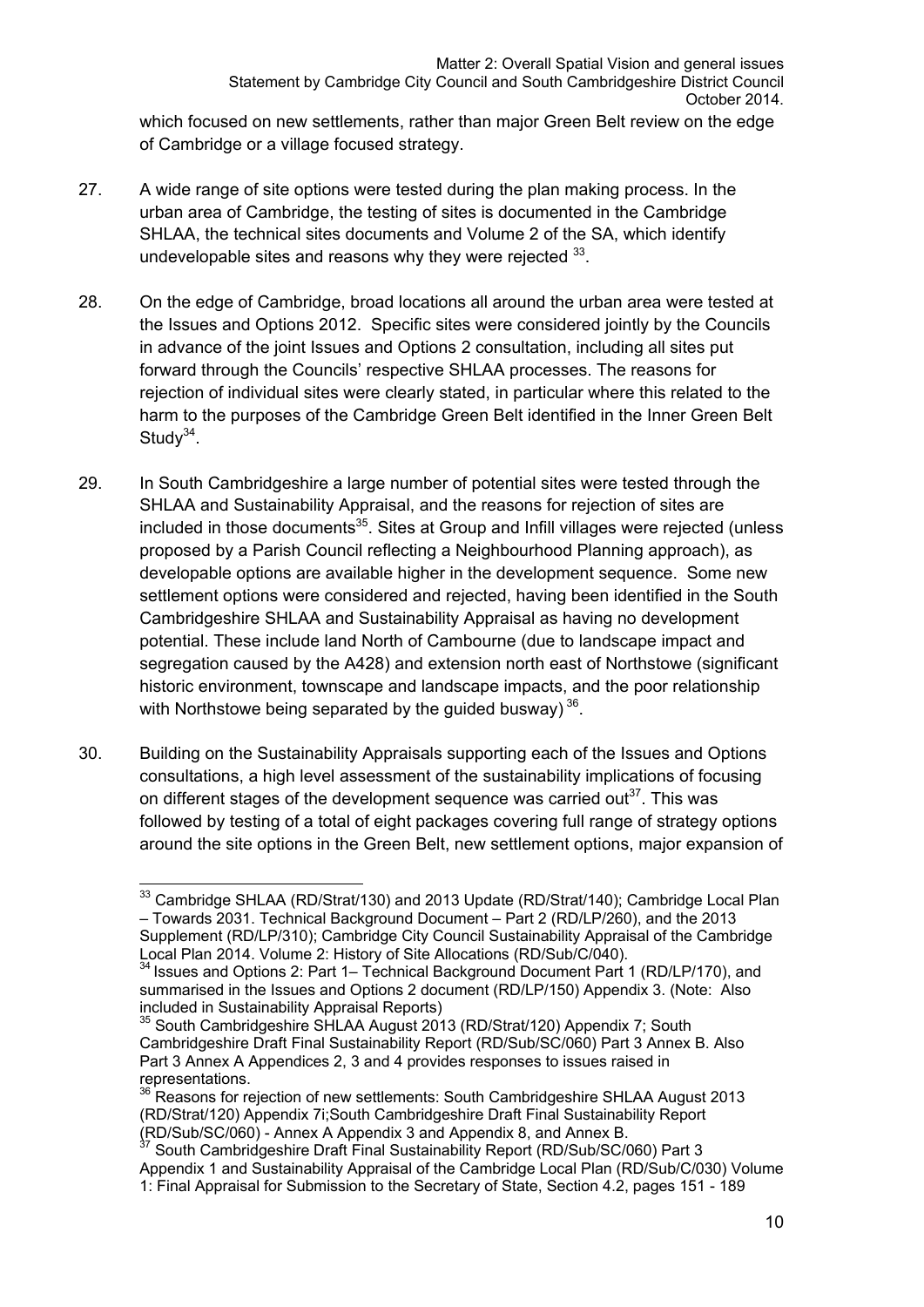Cambourne and the best available sites at villages have been identified and tested through Sustainability Appraisal<sup>38</sup>, to consider the relative sustainability impact of different development strategy packages. This included looking at different levels of growth at some of the site options to minimise adverse impacts and secure the most sustainable form of development. For comparison, the sustainability impacts of packages made up of site options identified by the councils were compared with package options that included major development sites on the edge of Cambridge that had been rejected through the assessment process.

- 31. The SAs are clear that development strategies that would rely on significant Green Belt development on the edge of Cambridge were rejected due to the significant harm to the landscape and setting environmental aspects of sustainability. This would result in irreversible adverse impacts on the special character and setting of Cambridge as a compact historic city and the risks that could have to the economic success of the Cambridge area, which is in part built on its attractiveness as a place to live and work $39$ .
- 32. The dispersal of development across villages, particularly the less well served villages, has been discredited through previous plan reviews, and demonstrated not to provide a sustainable development strategy for the Cambridge area. A dispersed strategy would not enable the focused delivery of new infrastructure or improvements in transport infrastructure to support travel by sustainable modes. Education provision would be a significant constraint on development in many villages, with schools unable to be expanded to accommodate additional pupils.
- 33. Many South Cambridgeshire villages are small, offering few services and facilities, and often lacking amenities such as a primary school. Development in these locations would mean travel for accessing even basic services, and public transport opportunities are typically limited. Developments would not change this situation significantly, and they are therefore not sustainable locations for significant growth.
- 34. The South Cambridgeshire SA is clear that site packages with a strong reliance on village development particularly away from the best served villages performed poorly in relation to access to services and facilities, employment and transport. They were therefore rejected $40$ .

#### **Matter 2c: Is the Plan founded on a robust and credible evidence base?**

 $\overline{a}$ <sup>38</sup> South Cambridgeshire Draft Final Sustainability Report (RD/Sub/SC/060) - Part 3 Appendix 4 Appraisal of Alternative Site Packages and Sustainability Appraisal of the Cambridge Local Plan (RD/Sub/C/030) Volume 1: Final Appraisal for Submission to the Secretary of State, Section 4.2, pages 151 - 189<br>
<sup>39</sup> As stated in Paragraph 105, South Cambridgeshire Draft Final Sustainability Report

<sup>(</sup>RD/Sub/SC/060) Part 3 Appendix 1 and Final Submission Sustainability Appraisal for Cambridge (RD/Sub/C/030) Section 4.2.

<sup>40</sup> See South Cambridgeshire Draft Final Sustainability Report (RD/Sub/SC/060) Part 3 Chapter 3, and further detail in Annex A (audit trail)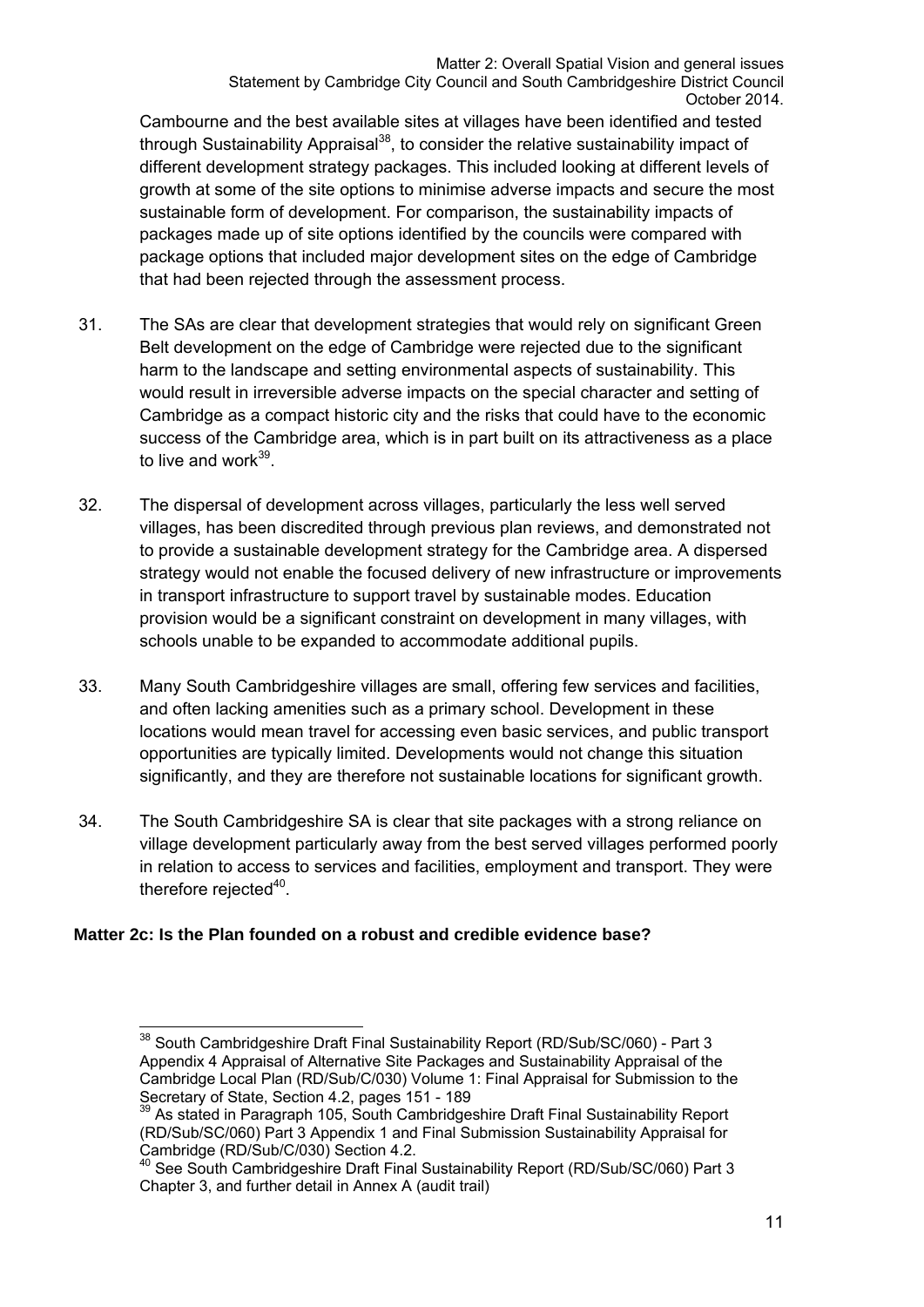- 35. The Councils consider that the Local Plans are founded on a robust, credible and relevant evidence base in line with the requirements of the NPP $F<sup>41</sup>$ .
- 36. The evidence base is detailed in Appendix A of the Submission South Cambridge Local Plan<sup>42</sup>, and the Bibliography of the Submission Cambridge Local Plan<sup>43</sup>. The plans are also supported by other relevant documents, detailed in the Reference Documents List<sup>44</sup>. In many cases the 'reasoned justification' text in the Local Plans also reference specific evidence.
- 37. Both Councils have prepared audit trails documenting the identification of issues, key evidence related to the issue, the options that were considered, the results of consultation, and the reasons for the preferred approach<sup>45</sup>. These are important documents providing a considerable level of detail on the evolution of the plans.
- 38. Many of the evidence base documents that have been prepared cover a number of local authority areas. For example, the Strategic Housing Market Assessment<sup>46</sup> covers the Cambridge Sub-Region housing market area, which includes seven local authority areas. A number of studies were prepared jointly by Cambridge City Council and South Cambridgeshire District Council, such as the Infrastructure Delivery Study<sup>47</sup>.
- 39. Preparation of the technical background studies has involved consultation and partnership with relevant agencies and stakeholders, such as the Environment Agency, Natural England. The County Council, as the Local Highway Authority, developed much of the transport evidence.
- 40. Other Main Matters deal with the substance of the evidence and how it informed the plans.

<sup>&</sup>lt;sup>41</sup> National Planning Policy Framework (RD/NP/010) paragraph 158

<sup>42</sup> South Cambridgeshire Proposed Submission Local Plan (RD/Sub/SC/010)<br>
43 Cambridge Local Plan 2014 – Proposed Submission (RD/Sub/C/010)<br>
44 Reference document library list (RD/Gen/010)<br>
45 South Cambridgeshire Draft Fina tables for all the issues and options assessed during the plan making process, Cambridge Statement of Consultation and Audit Trails (RD/Sub/C/080)<br><sup>46</sup> Cambridge Sub Region Strategic Housing Market Assessment SHMA (RD/Strat/090)

<sup>&</sup>lt;sup>47</sup> Cambridge City & South Cambridgeshire Infrastructure Delivery Study (RD/T/010) Chapters 1-9 & appendices 1-5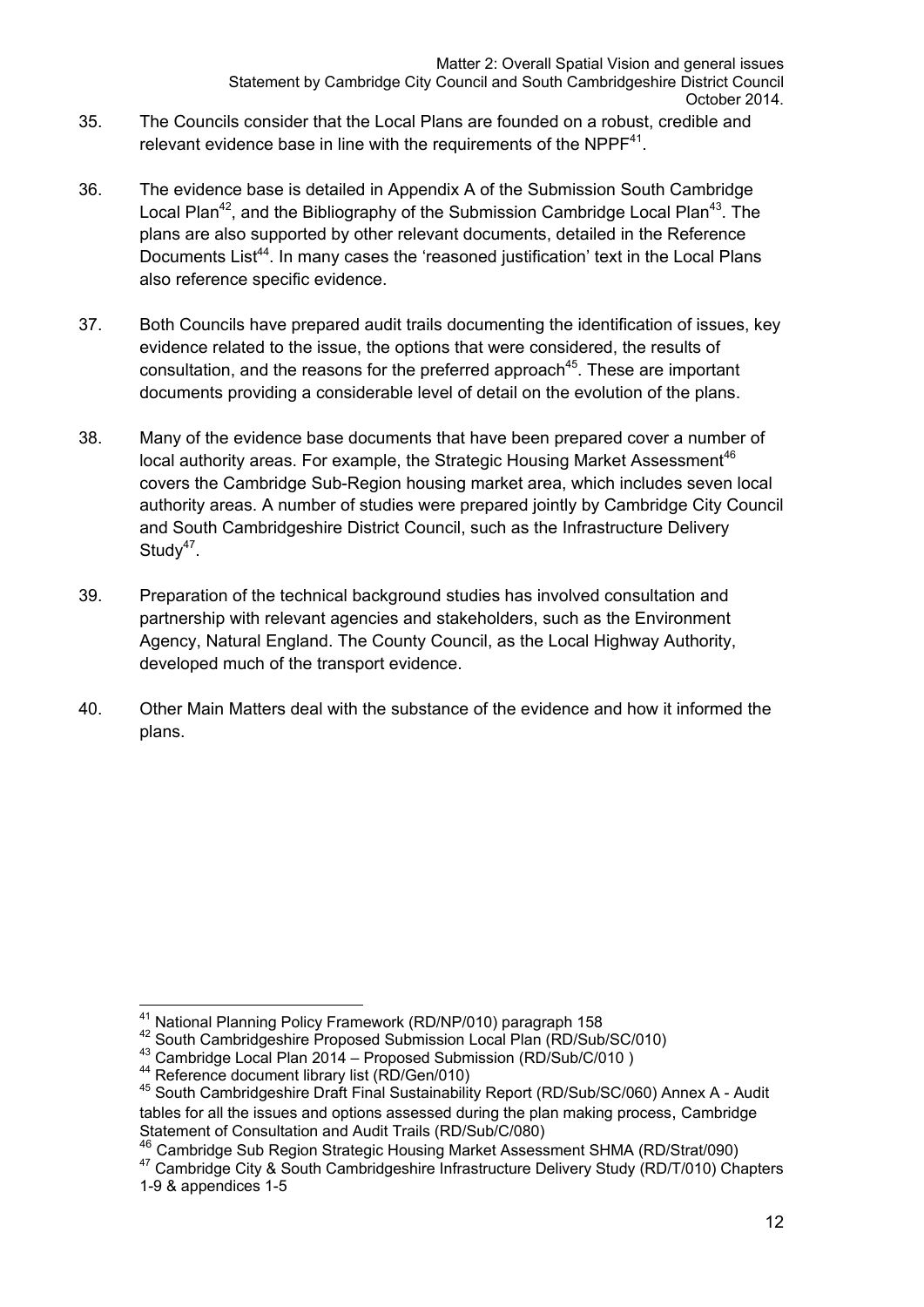#### **Appendix 1: List of Reference Documents**

The Councils' evidence in relation to legal process and requirements is set out in the following documents in Reference Document Library order:

#### **National Policy:**

- National Planning Policy Framework (RD/NP/010);
- National Planning Practice Guidance (NPPG) (RD/NP/020);
- Regional Spatial Strategy 2008 (RD/NP/130);
- Regional Planning Guidance Note 6 (RD/NP/131).

#### **South Cambridgeshire District Council submission documents:**

- South Cambridgeshire Submission Local Plan (RD/Sub/SC/010);
- South Cambridgeshire Draft Final Sustainability Report (RD/Sub/SC/060);
- South Cambridgeshire Statement of Consultation (RD/Sub/SC/090);
- South Cambridgeshire Local Plan Self Assessment of Soundness (RD/Sub/SC/160).

#### **Cambridge City Council submission documents:**

- Cambridge Local Plan 2014 Proposed Submission (RD/Sub/C/010);
- Cambridge City Council Sustainability Appraisal of the Cambridge Local Plan 2014. Volume 1: Final Appraisal for the Submission to the Secretary of State (RD/Sub/C/030);
- Cambridge City Council Statement of Consultation and Audit Trails (RD/Sub/C/080);
- Cambridge Local Plan 2014. Application of the PAS Self-Assessment Toolkit, Comprising Soundness and Legal Compliance Tests (RD/Sub/C/160).

#### **Topic papers:**

Topic Paper – Joint Working and Development Strategy (RD/Top/010).

#### **Earlier stages in plan-making:**

- South Cambridgeshire District Council Issues and Options Report 2012 (RD/LP/030);
- Issues and Options 2 Part 1 January 2013 (RD/LP/150);
- Issues and Options 2 Joint Part 1 2013 Joint Consultation on Development Strategy and Site options in the edge of Cambridge (RD/LP/150), Technical Background Document (RD/LP/170);
- Cambridge Local Plan Towards 2031: Issues and Options Report (RD/LP/240).

#### **Adopted development plan documents:**

- Cambridgeshire and Peterborough Structure Plan 2003 (RD/AD/010);
- Cambridge Local Plan 2006 (RD/AD/300);
- South Cambridgeshire Local Development Framework (adopted between 2007 and 2010) (RD/AD/100, RD/AD/110, RD/AD/120).

#### **Development strategy:**